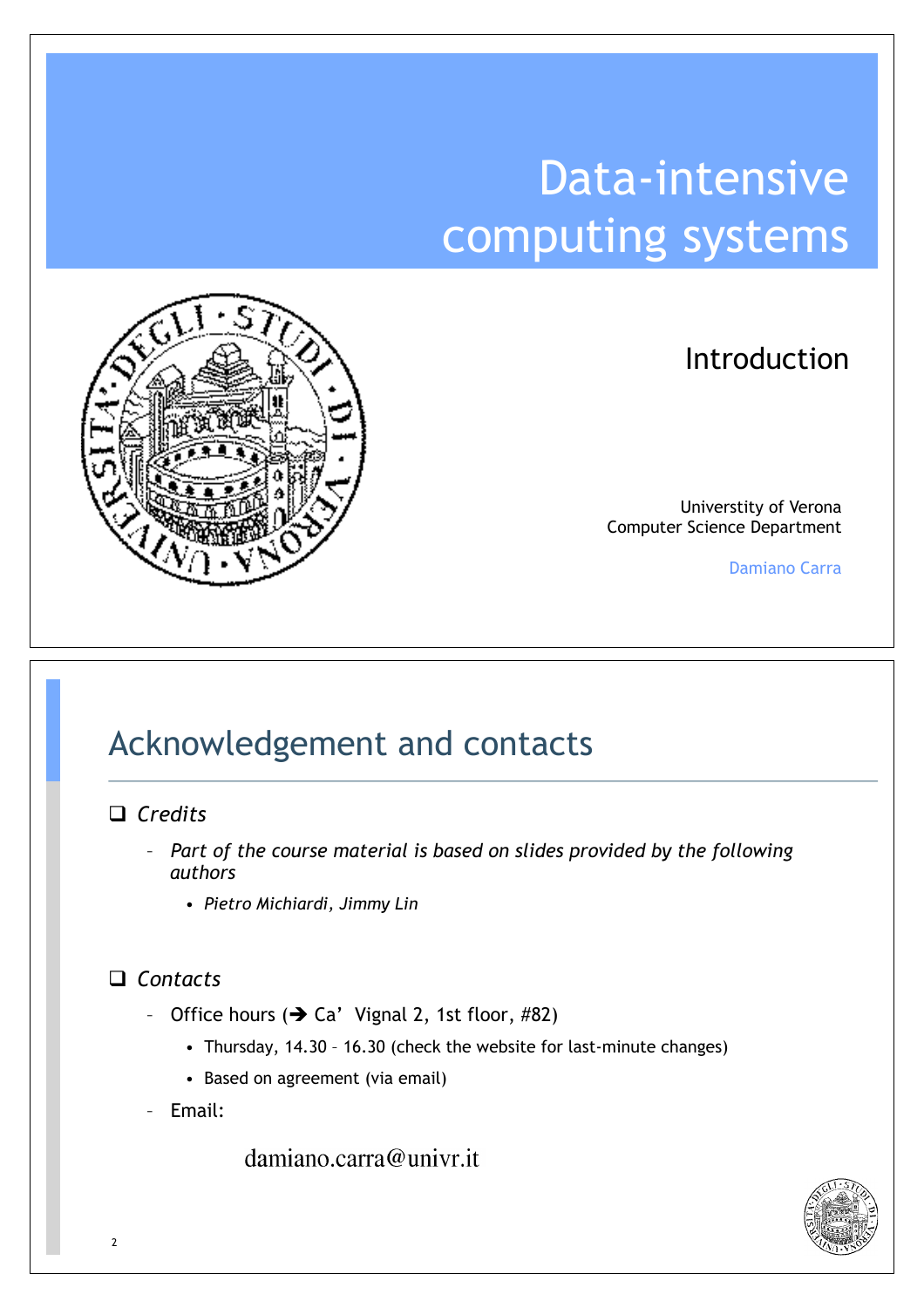### Information and Background

#### $\Box$  Main source of information

- course web site
	- Slides
	- Detailed course schedule
		- roughly: 2 hours (theory) + 2 hours (lab) per week
	- Note that the schedule may change, so keep checking it!

#### □ Background

- Necessary: Java programming
- Suggested: Basic Database course



### Exam

- $\Box$  Based on a project
	- Design and implementation of solutions to analyze different data sets
	- Focus on the efficiency and the performance of the proposed solution
- $\Box$  The project output will be
	- The implementation (source code)
	- A technical report with
		- implementation details of the solution
		- results of the analysis of the data sets
		- performance analysis
			- varying cluster size or system parameters

 $\rightarrow$  The code will probably be used on a real cluster of machines... still working on that, so stay tuned

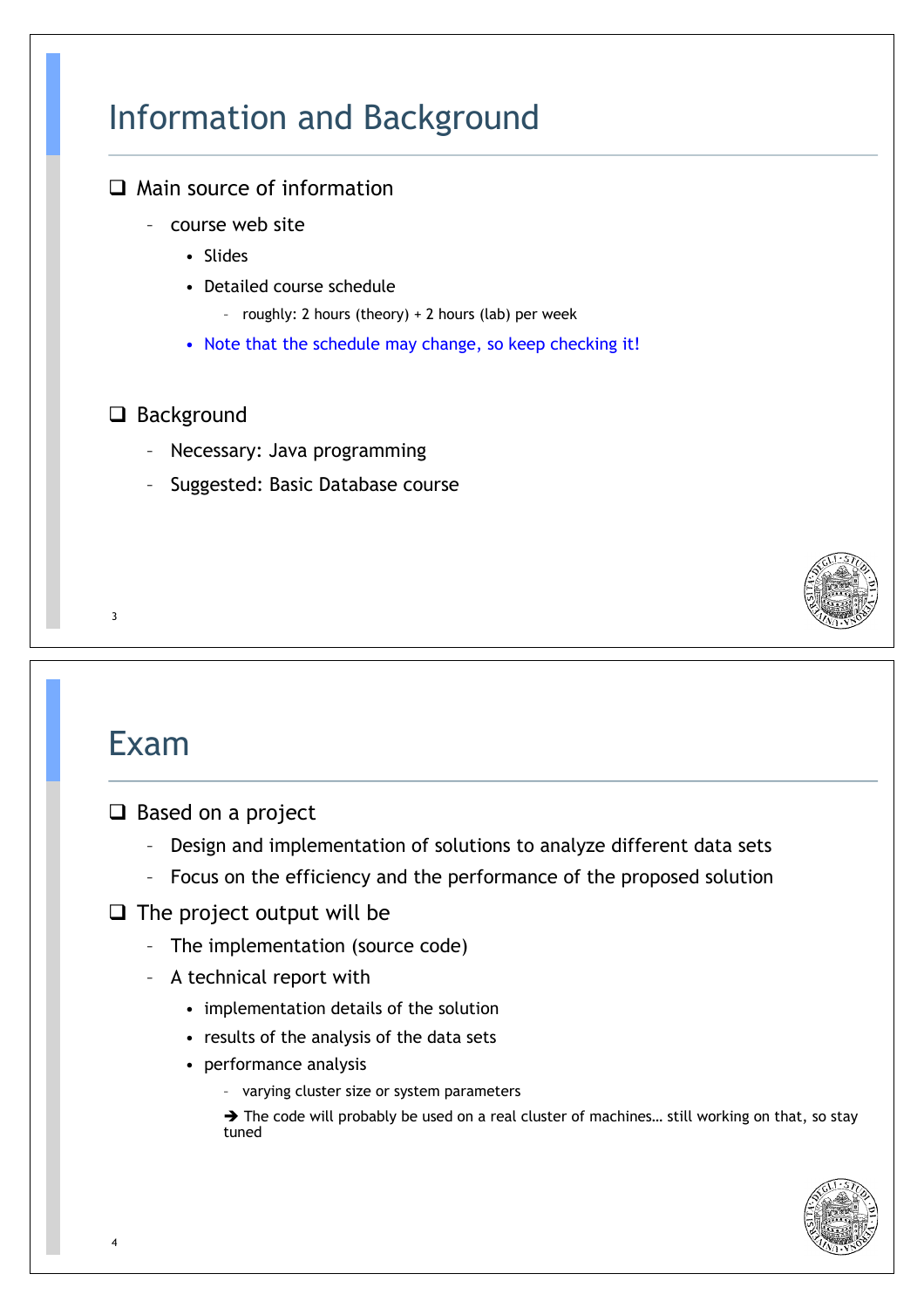# 5 Course material  $\Box$  The principal textbooks for this course are: – Jimmy Lin, Chris Dyer: "Data-Intensive Text Processing with MapReduce" • The pdf can be downloaded here: http://lintool.github.io/MapReduceAlgorithms/ed1n.html – Tom White: "Hadoop: The Definitive Guide" • A copy will be available at the library – A. Rajaraman, J. Leskovec, J.D. Ullman: "Mining of Massive Datasets" • Not necessary, it covers many other topics, but some chapters are interesting • The pdf can be downloaded here: http://infolab.stanford.edu/~ullman/mmds.html  $\Box$  Readings from other sources will be pointed during the classes.  $\Box$  IMPORTANT: The slides are a reference to the topics covered during the course – Their content has much less information than the textbooks

6

### Introduction and motivations

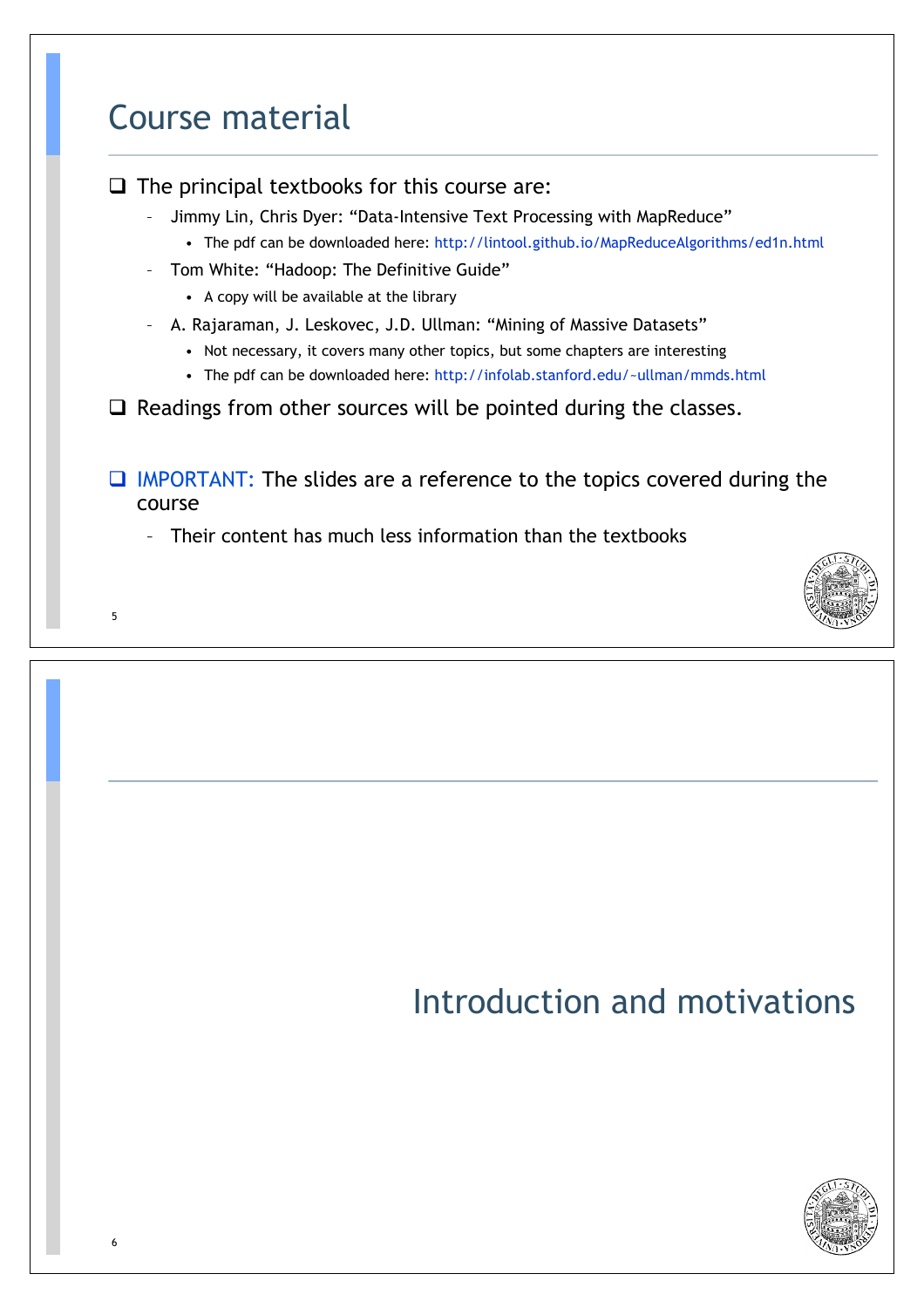

### How much data?

- $\Box$  Google  $\rightarrow$  20 PB/day (2008)
- $\Box$  Facebook  $\rightarrow$  90 TB/day (2010)
- $\Box$  LSST  $\rightarrow$  3 TB/day of image data
- $\Box$  LHC  $\rightarrow$  10/15 PB/year
- $\Box$  and much more...
	- Amazon, NYT, DNA sequencing
- $\Box$  Is a lot of data enough for big data?
	- **Volume, Velocity, Variety**

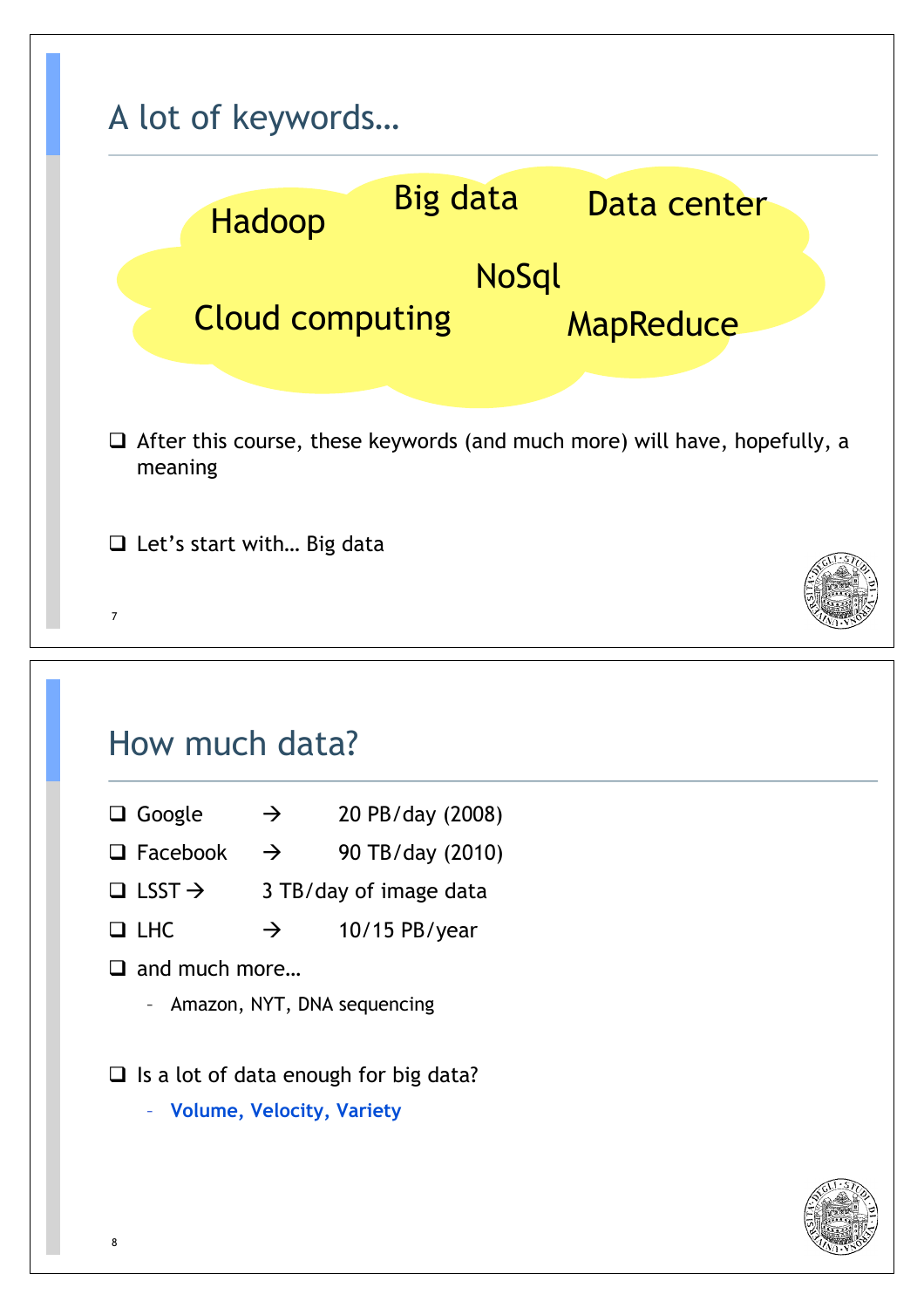#### Challenges

- $\Box$  Traditional parallel supercomputers are not the right fit for many problems (given their cost)
	- Optimized for fine-grained parallelism with a lot of communication
	- Cost does *not* scale linearly with capacity
- $\rightarrow$  Clusters of commodity computers
	- Even more accessible with pay-as-you-go cloud computing



### Parallel computing is hard!

#### **Fundamental issues**

9

scheduling, data distribution, synchronization, inter-process communication, robustness, fault tolerance, …

#### **Different programming models**

- Message passing
- Shared memory

#### **Architectural issues**

Flynn's taxonomy (SIMD, MIMD, etc.), network typology, bisection bandwidth UMA vs. NUMA, cache coherence

#### **Common problems**

livelock, deadlock, data starvation, priority inversion… dining philosophers, sleeping barbers, cigarette smokers, …

#### **Different programming constructs**

mutexes, conditional variables, barriers, … masters/slaves, producers/consumers, work queues, …

**The reality: programmer shoulders the burden of managing concurrency…** 

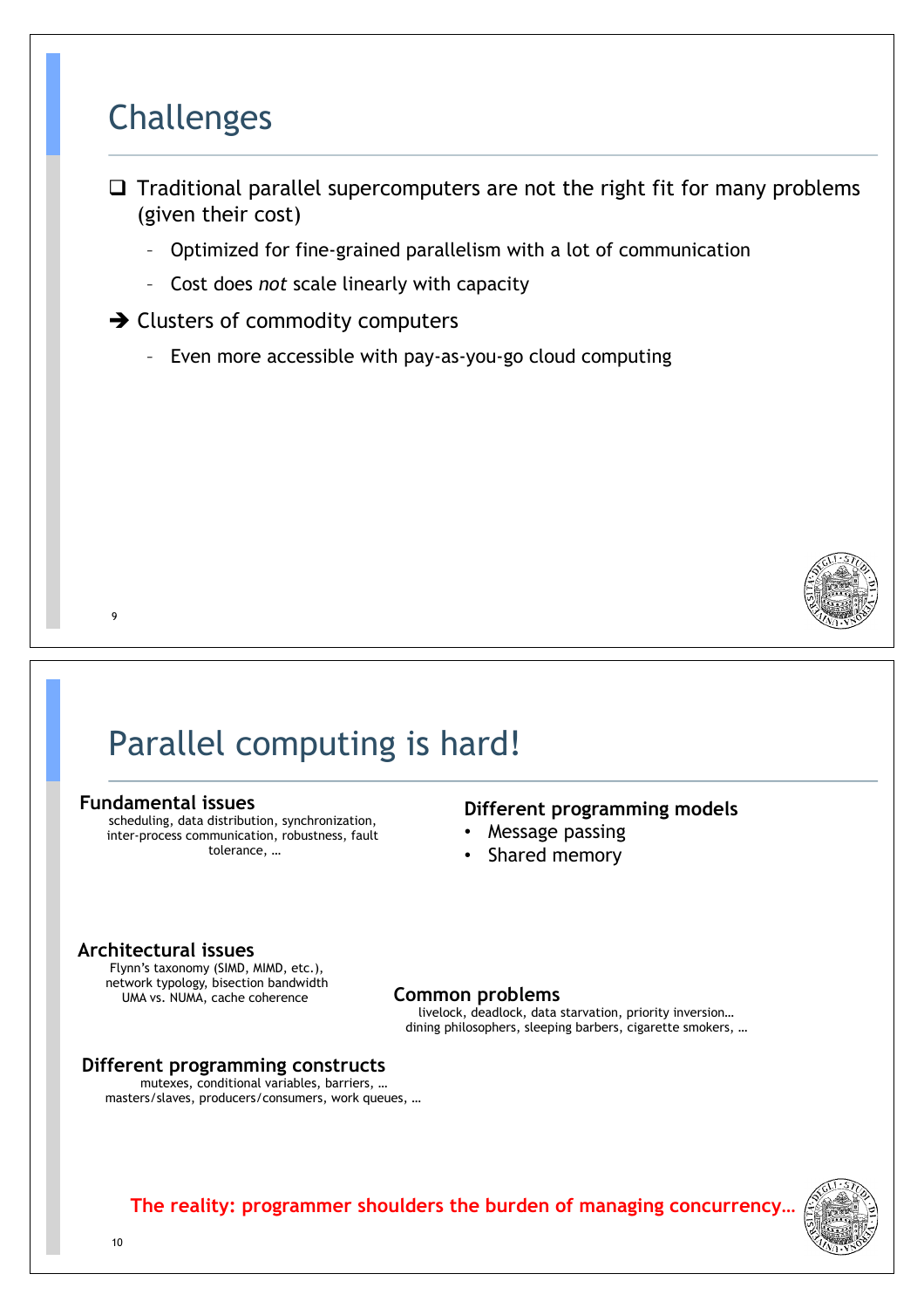# 11 How to process big data?  $\Box$  We are looking at newer – Programming models – Supporting algorithms and data structures • More data leads to better accuracy • With more data, accuracy of different algorithms converges  $\Box$  NSF refers to it as "data-intensive computing" and industry calls it "bigdata" and "cloud computing"

### How to process Big-data? Main Ideas

- □ Scale "out", not "up"
- $\Box$  Assume failures are common
	- Probability of "no machine down" decreases rapidly with scale…
- $\Box$  Move processing to the data
	- Bandwidth is scarce
- $\Box$  Process data sequentially
	- Seeks are \*very\* expensive
- $\Box$  Hide system-level details from the application developer

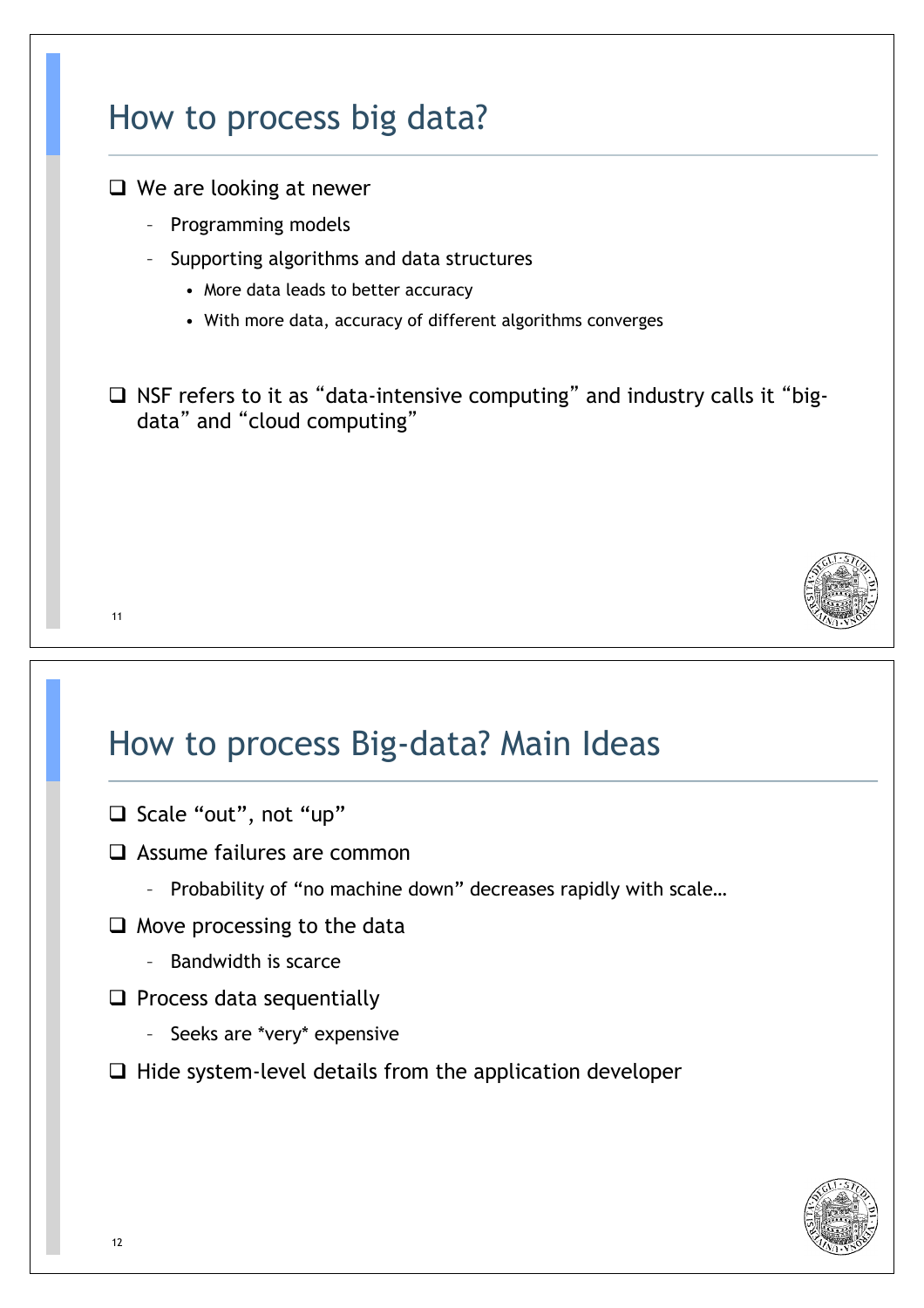### Big-Data: Targeted problems



 $\Box$  We will study current BigData solutions

- Systems challenges
- Programming models
- Dealing with failures
- $\Box$  We will look at some applications
	- Information retrieval, data mining, graph mining, traffic processing, …

#### $\Box$  Possibly

- Identify shortcomings, limitations
- Address these!

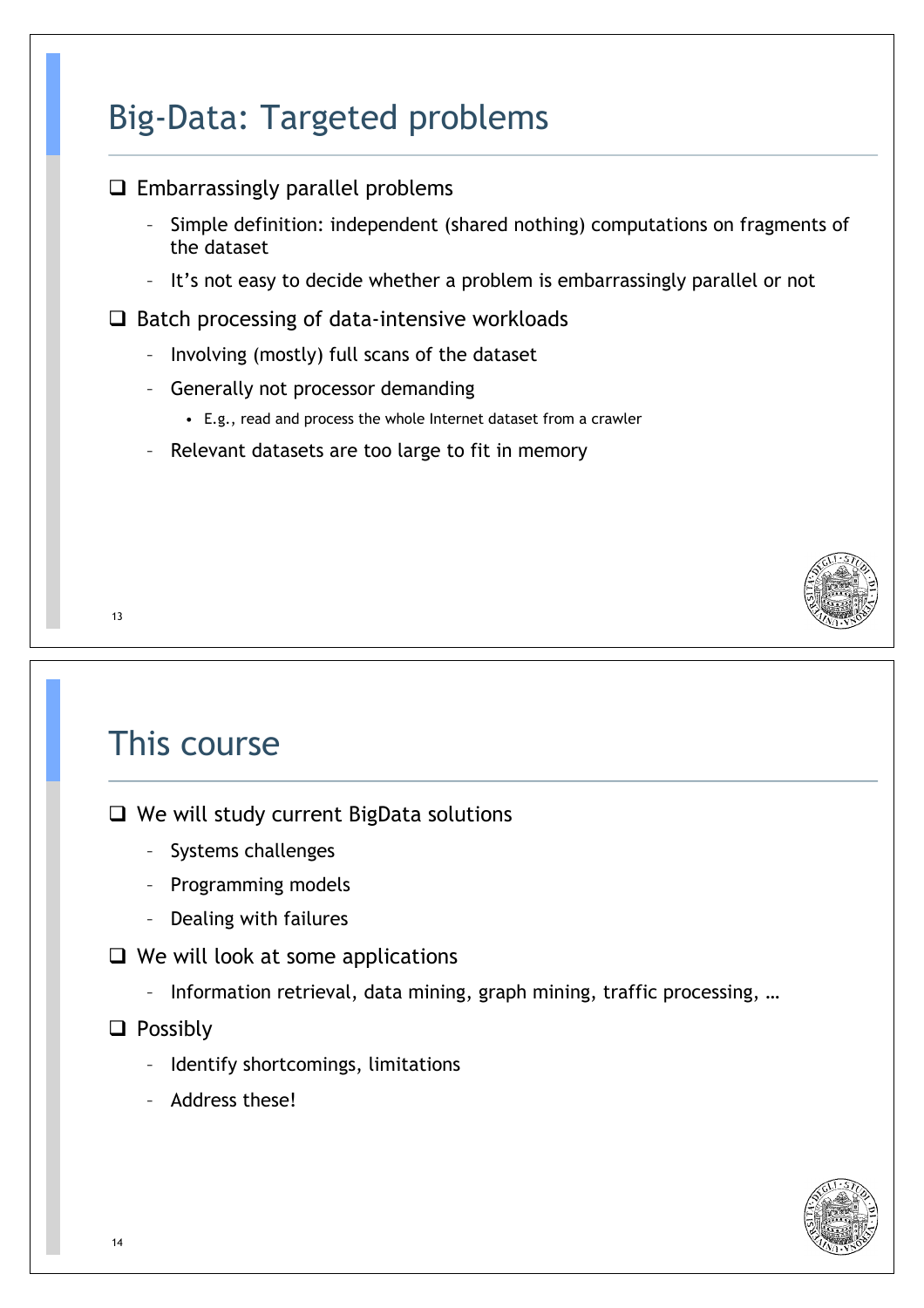# 15 Basic example: Word count  $\Box$  Assume to have a large collection of texts – e.g., Web pages from the whole Internet  $\Box$  We would like to count how many times each word is mentioned all over the collection – it represents the basis for more complex computations, such as frequencies, pairings, etc  $\Box$  Assuming that the collection is distributed among N machines, how would you proceed?

### Basic example: Word count

 $\Box$  In a single machine, the solution is trivial

• final output:  $[(f \circ g, 3), (winter, 2), (and, 4), ...]$ 

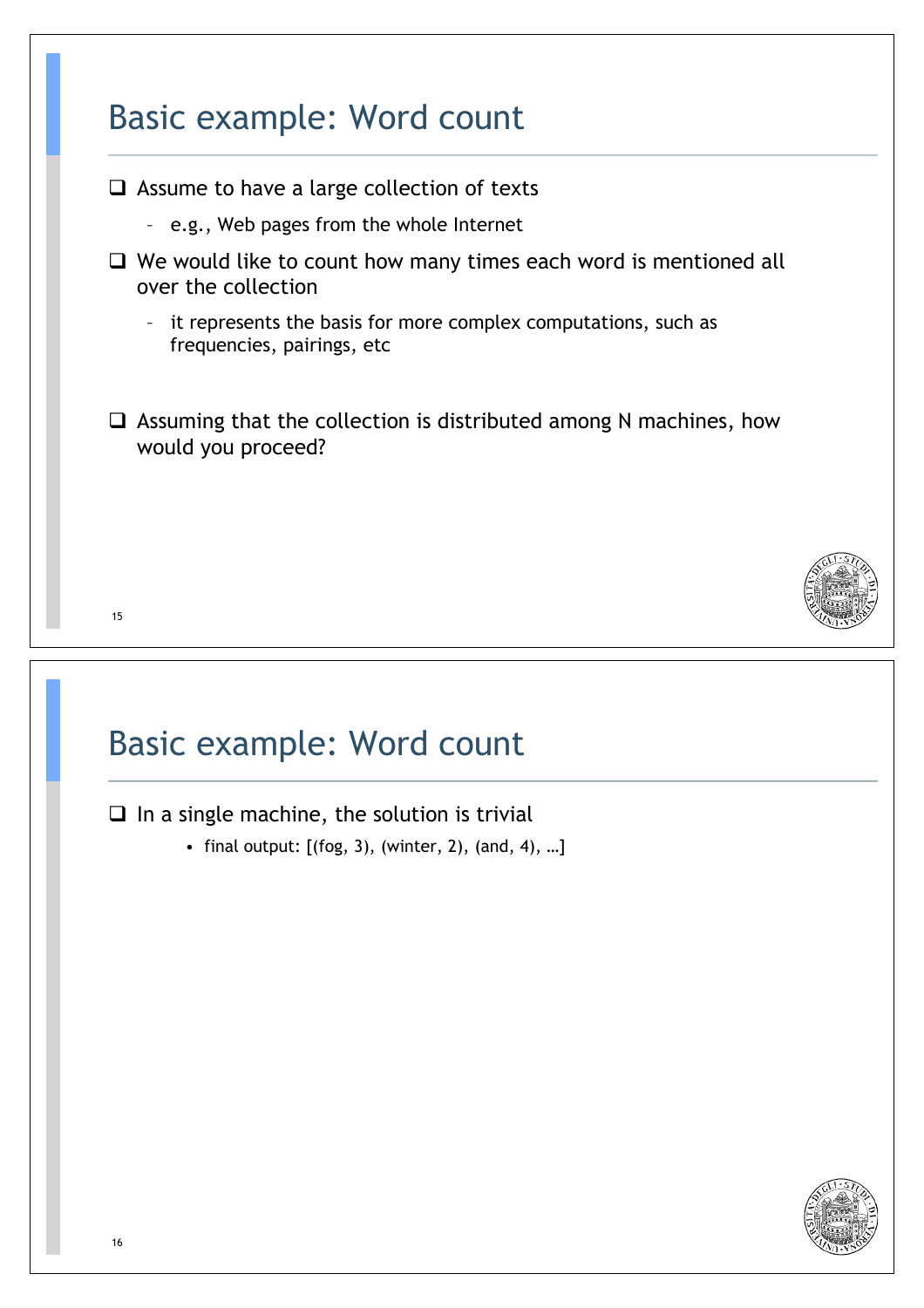### Basic example: Word count

 $\Box$  In a single machine, the solution is trivial

- final output: [(fog, 3), (winter, 2), (and, 4), …]
- $\Box$  With multiple machines
	- 1. Use the solution for the single machine in each machine
		- intermediate output: [(fog, 3), (winter, 2), (and, 4), …]
	- 2. Join the results collected from the different machines and produce the final output
		- final output:  $[(tree, 8), (fog, 13), (cold, 3), (winter, 6), (and, 22), ...]$



# Divide and Conquer "Work" **Partition**  $w_1$  **w**<sub>2</sub> **w**<sub>2</sub> **w**<sub>3</sub> worker worker worker J.  $r_1$  *r<sub>2</sub> r<sub>2</sub> r<sub>2</sub>**r<sub>3</sub>**r<sub>3</sub>* **Combine** "Result"

17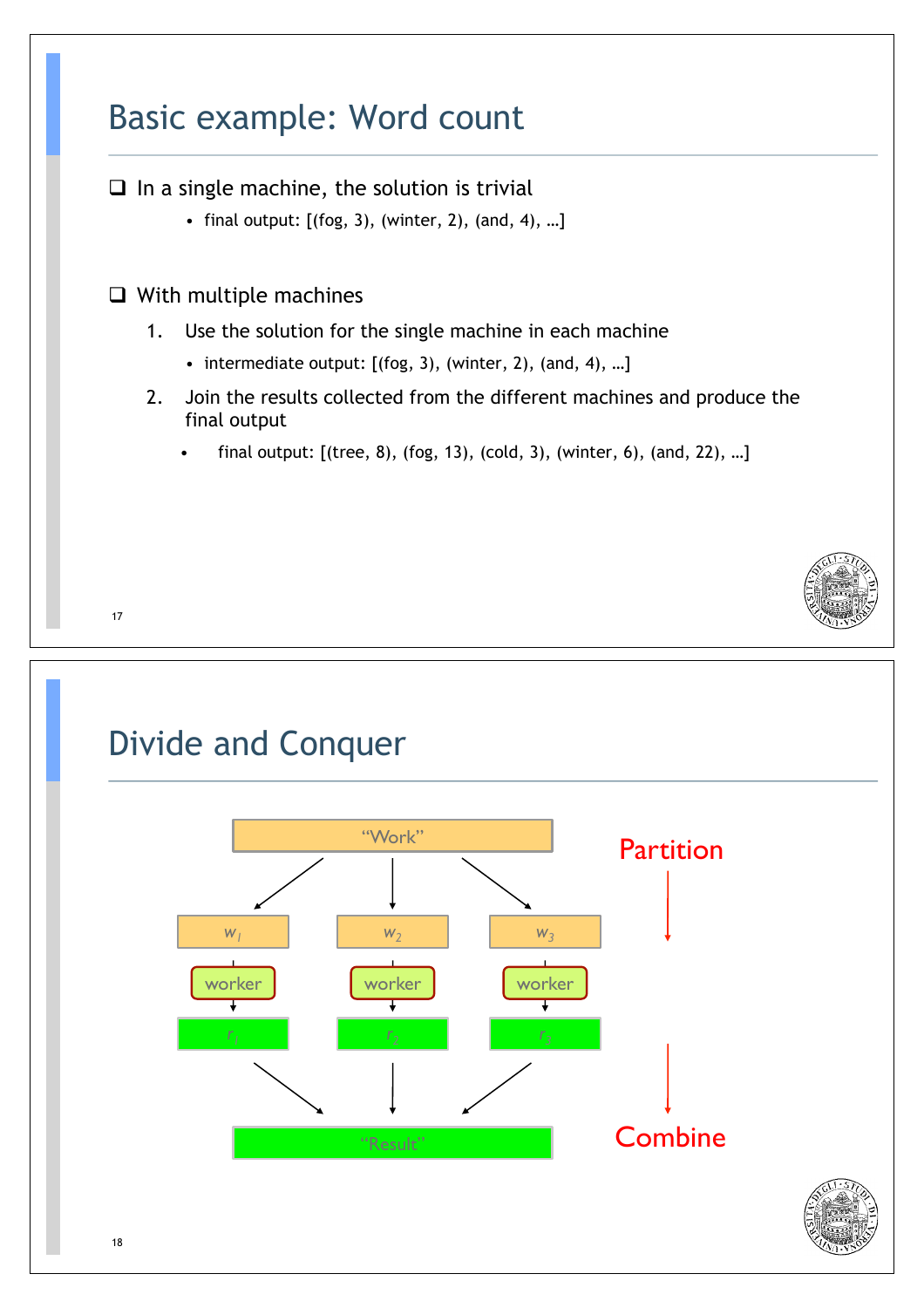### Parallelization Challenges

- $\Box$  How do we assign work units to workers?
- $\Box$  What if we have more work units than workers?
- $\Box$  What if workers need to share partial results?
- $\Box$  How do we aggregate partial results?
- $\Box$  How do we know all the workers have finished?
- $\Box$  What if workers die?

#### What's the common theme of all of these problems?

### Common Theme?

 $\Box$  Parallelization problems arise from:

- Communication between workers (e.g., to exchange state)
- Access to shared resources (e.g., data)
- $\Box$  Thus, we need a synchronization mechanism



19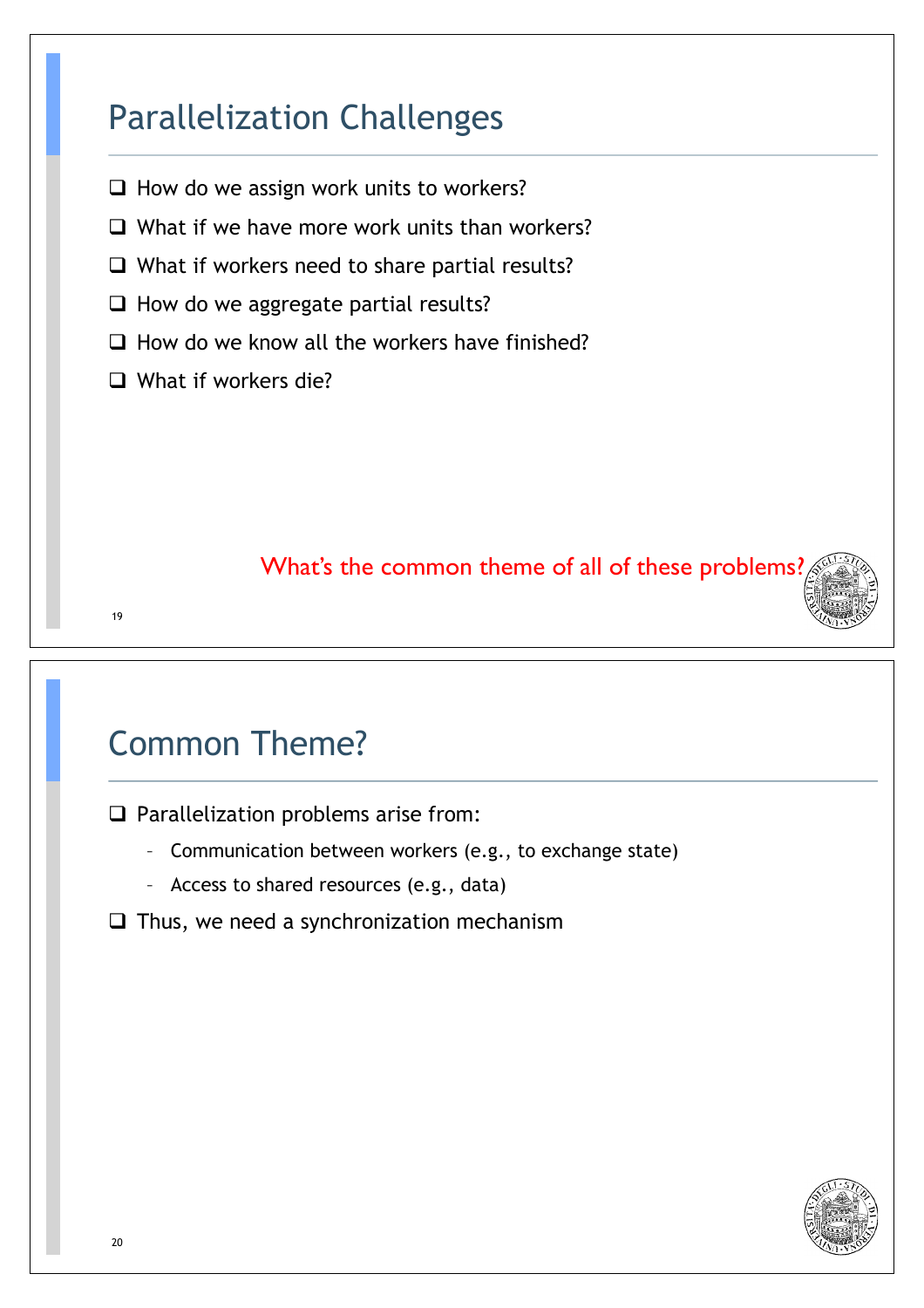### Managing Multiple Workers

| Difficult because                                                |
|------------------------------------------------------------------|
| We don't know the order in which workers run                     |
| We don't know when workers interrupt each other                  |
| - We don't know when workers need to communicate partial results |
| We don't know the order in which workers access shared data      |
| Thus, we need:                                                   |
| Semaphores (lock, unlock)                                        |
| Conditional variables (wait, notify, broadcast)                  |
| <b>Barriers</b>                                                  |
| Still, lots of problems:                                         |
| Deadlock, livelock, race conditions                              |
| Dining philosophers, sleeping barbers, cigarette smokers         |

- $\Box$  Moral of the story: be careful!
- 21

#### In summary

- $\Box$  Concurrency is difficult to reason about
- $\Box$  Concurrency is even more difficult to reason about
	- At the scale of datacenters and across datacenters
	- In the presence of failures
	- In terms of multiple interacting services
- $\Box$  Not to mention debugging...

#### $\Box$  The reality:

- Lots of one-off solutions, custom code
- Write you own dedicated library, then program with it
- Burden on the programmer to explicitly manage everything

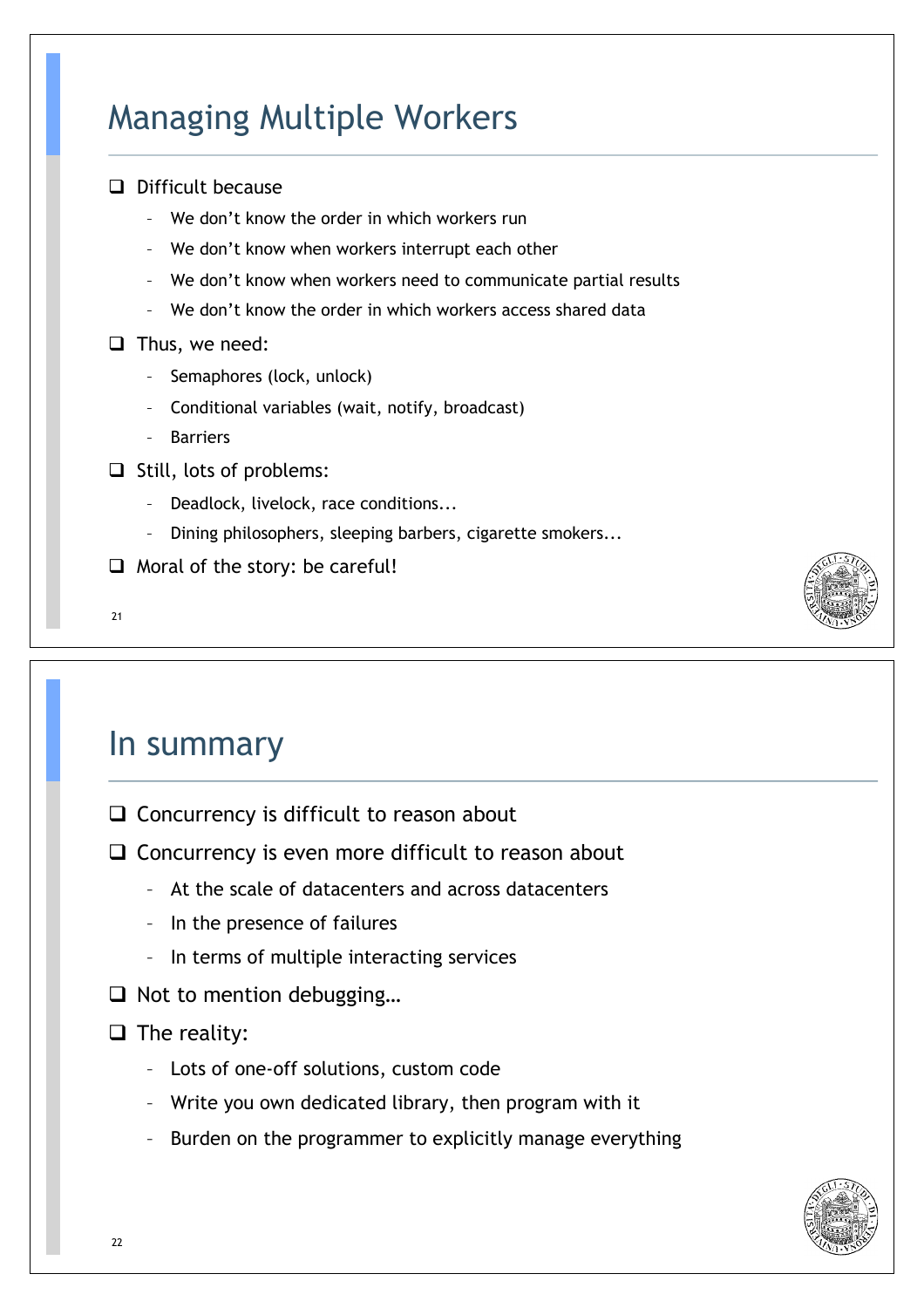### Parallel computing: Concerns

 $\Box$  A parallel system needs to provide:

- Data distribution
- Computation distribution
- Fault tolerance
- Job scheduling



#### 23

### Parallel computing: Concerns

 $\Box$  A parallel system needs to provide:

- Data distribution
- Computation distribution
- Fault tolerance
- Job scheduling

\$ **The execution framework should hide these system-level details** 

– **Separate the** *what* **from the** *how*